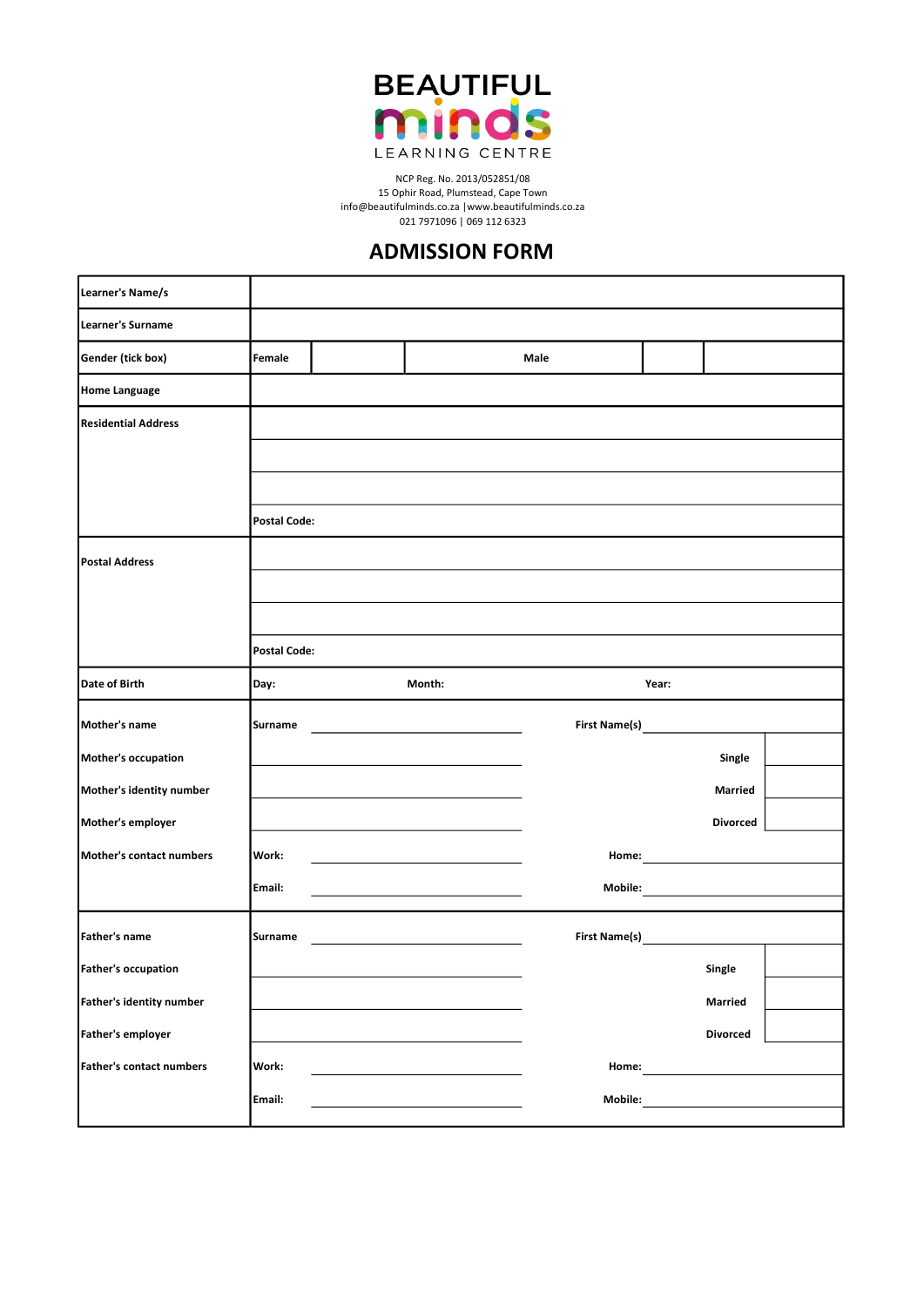| Surname<br><u> 1980 - Johann Barbara, martxa amerikan p</u><br>Single<br><u> 1989 - Johann Barn, amerikansk politiker (d. 1989)</u><br>Married<br><b>Divorced</b><br>Name and Surname:<br><b>Contact Number:</b><br>Name and Surname:<br>Date of Birth:<br>Gender:<br>Name and Surname:<br>Date of Birth:<br>Gender:<br>Date of Birth:<br>Name and Surname:<br>Gender:<br>High/low blood pressure<br><b>Epilepsy</b><br><b>Diabetes</b><br>Heart<br><b>Rheumatic Fever</b><br>Asthma<br>How often?<br><b>Seizures</b><br>Other:<br>Dosage _______________________<br>Name |  |  |  |
|---------------------------------------------------------------------------------------------------------------------------------------------------------------------------------------------------------------------------------------------------------------------------------------------------------------------------------------------------------------------------------------------------------------------------------------------------------------------------------------------------------------------------------------------------------------------------|--|--|--|
| <b>Guardian's name</b><br><b>Guardian's occupation</b><br><b>Guardian's identity number</b><br><b>Guardian's employer</b><br><b>Guardian's contact numbers</b><br>Next of Kin (not spouse)<br>Other siblings in the<br>household.<br><b>Health Conditions</b><br>(tick relevant boxes)<br><b>Description of disability</b><br><b>Medication</b><br>(List quantity to be taken<br>& frequency through the day)                                                                                                                                                             |  |  |  |
|                                                                                                                                                                                                                                                                                                                                                                                                                                                                                                                                                                           |  |  |  |
|                                                                                                                                                                                                                                                                                                                                                                                                                                                                                                                                                                           |  |  |  |
|                                                                                                                                                                                                                                                                                                                                                                                                                                                                                                                                                                           |  |  |  |
|                                                                                                                                                                                                                                                                                                                                                                                                                                                                                                                                                                           |  |  |  |
|                                                                                                                                                                                                                                                                                                                                                                                                                                                                                                                                                                           |  |  |  |
|                                                                                                                                                                                                                                                                                                                                                                                                                                                                                                                                                                           |  |  |  |
|                                                                                                                                                                                                                                                                                                                                                                                                                                                                                                                                                                           |  |  |  |
|                                                                                                                                                                                                                                                                                                                                                                                                                                                                                                                                                                           |  |  |  |
|                                                                                                                                                                                                                                                                                                                                                                                                                                                                                                                                                                           |  |  |  |
|                                                                                                                                                                                                                                                                                                                                                                                                                                                                                                                                                                           |  |  |  |
|                                                                                                                                                                                                                                                                                                                                                                                                                                                                                                                                                                           |  |  |  |
|                                                                                                                                                                                                                                                                                                                                                                                                                                                                                                                                                                           |  |  |  |
|                                                                                                                                                                                                                                                                                                                                                                                                                                                                                                                                                                           |  |  |  |
|                                                                                                                                                                                                                                                                                                                                                                                                                                                                                                                                                                           |  |  |  |
|                                                                                                                                                                                                                                                                                                                                                                                                                                                                                                                                                                           |  |  |  |
|                                                                                                                                                                                                                                                                                                                                                                                                                                                                                                                                                                           |  |  |  |
|                                                                                                                                                                                                                                                                                                                                                                                                                                                                                                                                                                           |  |  |  |
|                                                                                                                                                                                                                                                                                                                                                                                                                                                                                                                                                                           |  |  |  |
|                                                                                                                                                                                                                                                                                                                                                                                                                                                                                                                                                                           |  |  |  |
|                                                                                                                                                                                                                                                                                                                                                                                                                                                                                                                                                                           |  |  |  |
|                                                                                                                                                                                                                                                                                                                                                                                                                                                                                                                                                                           |  |  |  |
|                                                                                                                                                                                                                                                                                                                                                                                                                                                                                                                                                                           |  |  |  |
|                                                                                                                                                                                                                                                                                                                                                                                                                                                                                                                                                                           |  |  |  |
|                                                                                                                                                                                                                                                                                                                                                                                                                                                                                                                                                                           |  |  |  |
|                                                                                                                                                                                                                                                                                                                                                                                                                                                                                                                                                                           |  |  |  |
|                                                                                                                                                                                                                                                                                                                                                                                                                                                                                                                                                                           |  |  |  |
|                                                                                                                                                                                                                                                                                                                                                                                                                                                                                                                                                                           |  |  |  |
|                                                                                                                                                                                                                                                                                                                                                                                                                                                                                                                                                                           |  |  |  |
|                                                                                                                                                                                                                                                                                                                                                                                                                                                                                                                                                                           |  |  |  |
|                                                                                                                                                                                                                                                                                                                                                                                                                                                                                                                                                                           |  |  |  |
|                                                                                                                                                                                                                                                                                                                                                                                                                                                                                                                                                                           |  |  |  |
|                                                                                                                                                                                                                                                                                                                                                                                                                                                                                                                                                                           |  |  |  |
|                                                                                                                                                                                                                                                                                                                                                                                                                                                                                                                                                                           |  |  |  |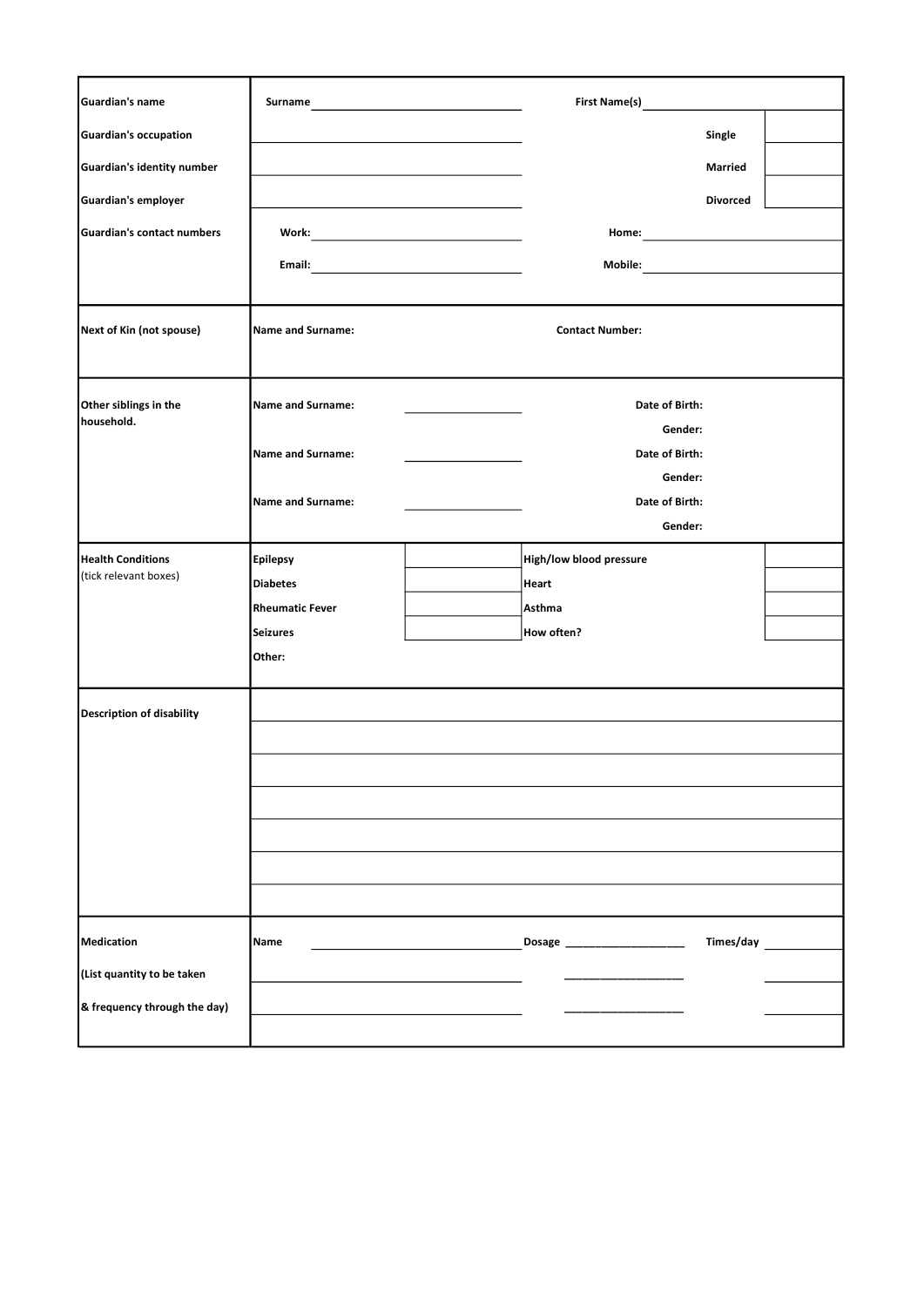| Is he/she toilet trained?                                  | Yes                     |                                  | No               |       |  |
|------------------------------------------------------------|-------------------------|----------------------------------|------------------|-------|--|
| Is he/she mobile?                                          | Yes                     |                                  | No               |       |  |
| <b>Details of eating habits</b>                            |                         |                                  |                  |       |  |
| and dietary requirements                                   |                         |                                  |                  |       |  |
|                                                            |                         |                                  |                  |       |  |
|                                                            |                         |                                  |                  |       |  |
|                                                            |                         |                                  |                  |       |  |
| <b>Family medical history</b>                              |                         |                                  |                  |       |  |
|                                                            |                         |                                  |                  |       |  |
|                                                            |                         |                                  |                  |       |  |
|                                                            |                         |                                  |                  |       |  |
|                                                            |                         |                                  |                  |       |  |
|                                                            |                         |                                  |                  |       |  |
|                                                            |                         |                                  |                  |       |  |
| Learner's medical history<br>(any illnesses, operations or |                         |                                  |                  |       |  |
| surgery / Details of allergies                             |                         |                                  |                  |       |  |
|                                                            |                         |                                  |                  |       |  |
|                                                            |                         |                                  |                  |       |  |
| <b>Family Doctor</b>                                       |                         |                                  |                  |       |  |
| Telephone number                                           |                         |                                  |                  |       |  |
| Psychiatrist                                               |                         |                                  |                  |       |  |
| Telephone number                                           |                         |                                  |                  |       |  |
| <b>Hospital attended</b>                                   |                         |                                  |                  |       |  |
| Telephone number                                           |                         |                                  |                  |       |  |
| Other useful information                                   |                         |                                  |                  |       |  |
| <b>Hand Dominance</b>                                      |                         |                                  |                  |       |  |
| <b>Foot Dominance</b>                                      |                         |                                  |                  |       |  |
| <b>Reason for referral</b>                                 | Scholastic difficulties | Behavioral                       | Emotional        | Other |  |
|                                                            | Reading                 | Temper outburts                  | Weepy            |       |  |
|                                                            | Spelling                | Frustration                      | Fearful          |       |  |
|                                                            | <b>Mathematics</b>      | Aggression                       | Anxious          |       |  |
|                                                            | Comprehension           | Poor concentration               | Dependent        |       |  |
|                                                            | Language                | Hypoactive                       | Wide mood swings |       |  |
|                                                            | Memory<br>Organisation  | Hyperactive<br>Attention Deficit | Poor self-esteem |       |  |
|                                                            | Planning                | <b>ADHD</b>                      |                  |       |  |
|                                                            |                         |                                  |                  |       |  |